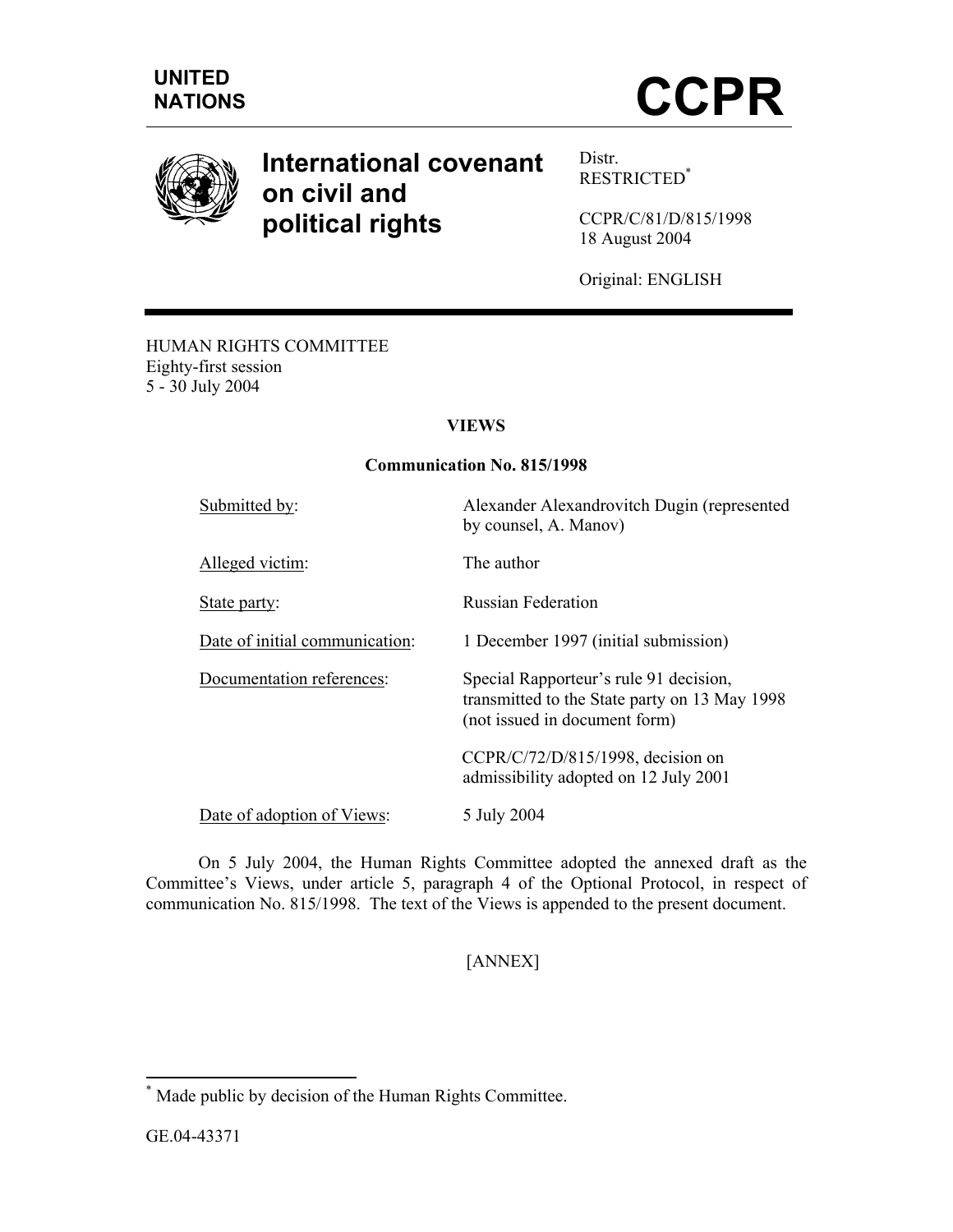## **ANNEX**

## VIEWS OF THE HUMAN RIGHTS COMMITTEE UNDER ARTICLE 5, PARAGRAPH 4, OF THE OPTIONAL PROTOCOL TO THE INTERNATIONAL COVENANT ON CIVIL AND POLITICAL RIGHTS

Eighty-first session

concerning

## **Communication No. 815/1998\*\***

| Submitted by:                  | Alexander Alexandrovitch Dugin (represented<br>by counsel, A. Manov) |
|--------------------------------|----------------------------------------------------------------------|
| Alleged victim:                | The author                                                           |
| State party:                   | <b>Russian Federation</b>                                            |
| Date of initial communication: | 1 December 1997 (initial submission)                                 |

 The Human Rights Committee, established under article 28 of the International Covenant on Civil and Political Rights,

Meeting on 5 July 2004

Having concluded its consideration of communication No. 815/1998 submitted to the Committee on behalf of Alexander Alexandrovitch Dugin under the Optional Protocol to the International Covenant on Civil and Political Rights,

Having taken into account all written information made available to it by the author of the communication and the State party,

Adopts the following:

# **Views under article 5, paragraph 4 of the Optional Protocol**

1. The author of the communication is Alexander Alexandrovitch Dugin, a Russian citizen, born in 1968, who at the time of submission of the communication was imprisoned in the Orel region of Russia.<sup>1</sup> He claims to be a victim of a violation by the Russian Federation of articles 14, paragraphs 1, 2,  $3(a)$ , (e) and (g), 5, and article 9, paragraphs 2 and 3 of the Covenant. He is represented by counsel.

# **The facts as submitted**

-

<sup>\*\*</sup> The following members of the Committee participated in the examination of the present communication: Mr. Abdelfattah Amor, Mr. Prafullachandra Natwarlal Bhagwati, Mr. Franco Depasquale, Mr. Maurice Glèlè Ahanhanzo, Mr. Walter Kälin, Mr. Ahmed Tawfik Khalil, Mr. Rajsoomer Lallah, Mr. Rafael Rivas Posada, Sir Nigel Rodley, Mr. Martin Scheinin, Mr. Ivan Shearer, Mr. Hipólito Solari Yrigoyen, Ms. Ruth Wedgwood and Mr. Roman Wieruszewski.

<sup>&</sup>lt;sup>1</sup> The Optional Protocol entered into force in relation to the Russian Federation on 1 January 1992.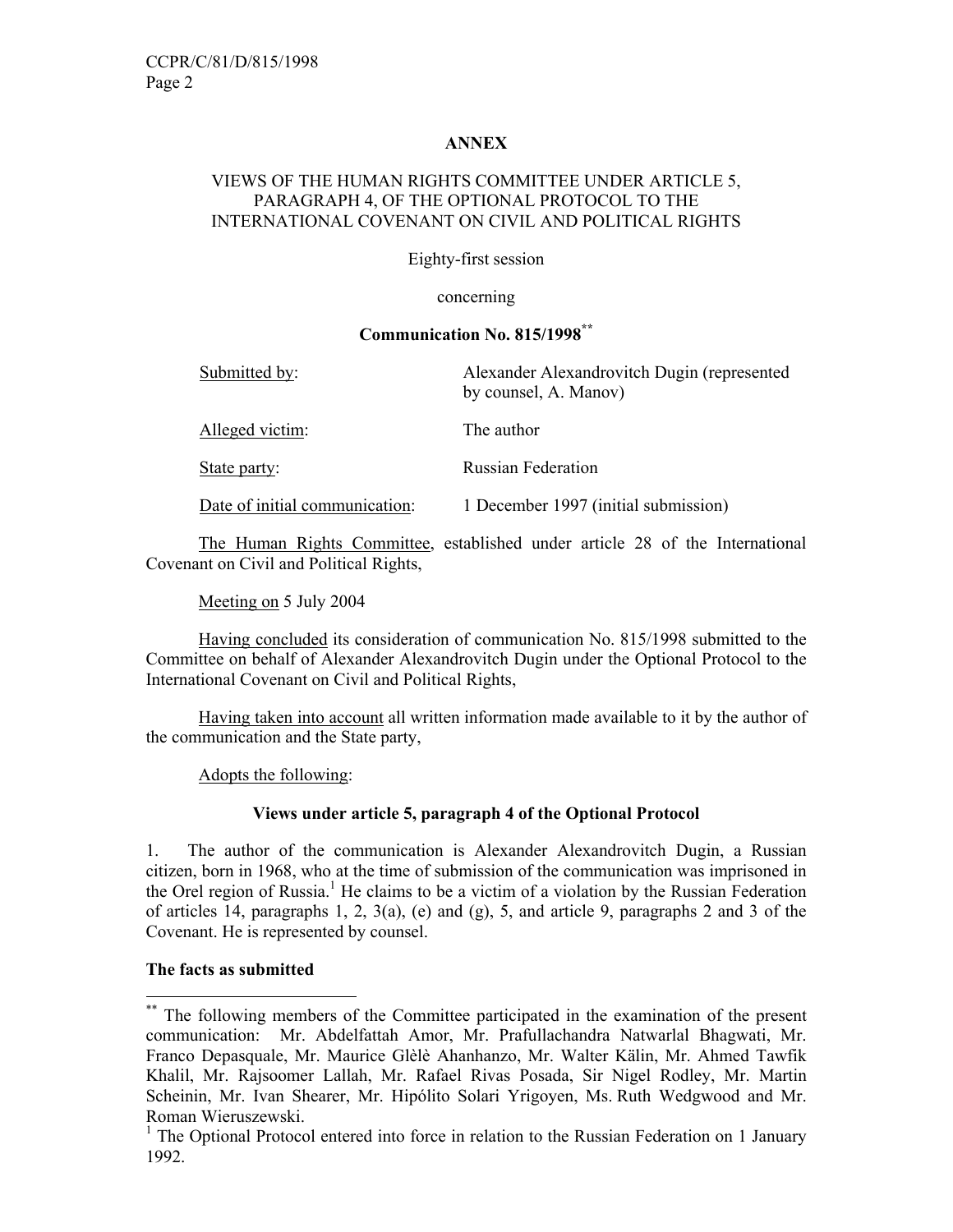2.1 On the evening of 21 October 1994, the author and his friend Yuri Egurnov were standing near a bus stop when two adolescents carrying beer bottles passed by. The author and his friend, both of whom were drunk, verbally provoked Aleksei Naumkin and Dimitrii Chikin in order to start a fight. When Naumkin tried to defend himself with a piece of glass and injured the author's hand, the author and his accomplice hit him on the head and, when he fell down, they kicked him in the head and on his body. Naumkin died half an hour later.

2.2 On 30 June 1995, Dugin and Egurnov were found guilty by the Orlov *oblastnoi* (regional) court of premeditated murder with aggravating circumstances. The judgment was based on the testimony of the author, his accomplice, several eyewitnesses and the victim, Chikin, several forensic reports and the crime scene report. Dugin and Egurnov were each sentenced to 12 years' imprisonment in a correctional labor colony.

2.3 During the Orlov court hearing, the author did not admit his guilt, while Egurnov did so partially. In his appeal to the Supreme Court of the Russian Federation on 12 September 1995, Dugin requested that the judgment be overturned. He claimed that he hit Naumkin only a few times and only after Naumkin had struck him with a broken bottle. He also contended that he had approached Egurnov and Naumkin only to stop them from fighting. His sentence was disproportionate and his punishment particularly harsh, having been handed down without regard for his age, his positive character witnesses, the fact that he has a young child, and the lack of premeditation.

2.4 On 12 September 1995, the Supreme Court of the Russian Federation dismissed the author's appeal from his conviction, and on 6 August 1996 the same court denied the author's appeal against his sentence.

# **The complaint**

3.1 The author's counsel states that the surviving victim, Chikin, was not present during the proceedings in the Orlov court, even though the Court took into account the statement he had made during the investigation. According to counsel, Chikin gave contradictory testimony in his statements, but as Chikin did not appear in Court, Dugin could not cross-examine him on these matters, and was thus deprived of his rights under article 14, paragraph 3 (e), of the Covenant.

3.2 Counsel further claims that the presumption of innocence under article 14, paragraph 2, of the Covenant was not respected in the author's case. He bases this statement on the forensic expert's reports and conclusions of 22 and 26 October, 9 November, 20 December 1994 and 7 February 1995, which were, in his opinion, vague and not objective. He states, without further explanation, that he had posed questions to which the court had had no answer. He therefore requested the court to have the forensic expert appear to provide clarification and comments, and to allow him to lead additional evidence. The court denied his request.

3.3 Counsel refers to serious irregularities in relation to the application of the Code of Criminal Procedure, since the preliminary inquiry and investigation were partial and incomplete, criminal law was improperly applied, and the court's conclusions did not correspond to the facts of the case as presented in Court. The court did not take all necessary measures to guarantee respect for the legal requirement that there should be an impartial, full and objective examination of all of the circumstances of the case.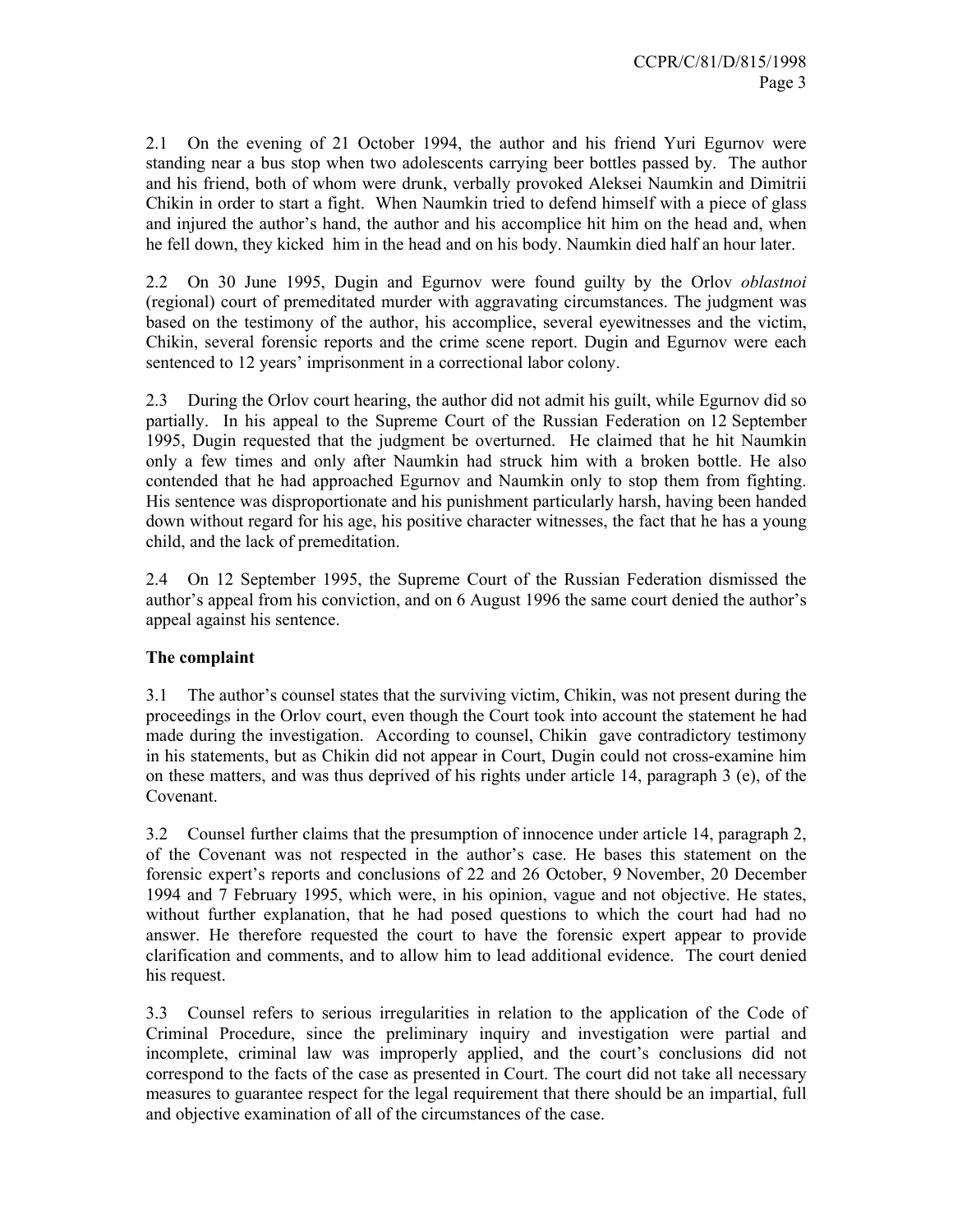3.4 Counsel also claims that the author was notified of his indictment for murder only seven days after he was placed in detention and that article 14, paragraph 3 (a), and article 9, paragraphs 2 and 3, of the Covenant were thus violated.

3.5 Counsel alleges that, while Dugin was in detention, he was subjected to pressure by the investigator on several occasions, in an attempt to force him to give false statements in exchange for a reduction in the charges against him. He claims that the investigator threatened that, if he did not do so, his indictment, which had originally been for premeditated murder, would be replaced by an indictment for a more serious offence, namely murder with aggravating circumstances. The author did not give in to the threats and, as had been threatened, the investigator changed the indictment. According to the author, that constituted a violation of article 14, paragraph 3 (g).

3.6 With regard to the allegation of a violation of article 14, paragraph 5, the author states, without further providing details, that his case was not properly reviewed.

3.7 The author also claims that the crime scene report should not have been taken into account during the proceedings because it contained neither the date nor the time of the completion of the investigation, and did not contain enough information about the investigation report. The prosecution witnesses said that there had been a metal pipe present during the fight, however the crime scene report did not refer to such a pipe. The investigator did not examine any such item and the file contains no further information on it.

## **The State party's submission**

4.1 In its submission of 28 December 1998, the State party states that the Office of the Procurator General of the Russian Federation had carried out an investigation into the matters raised in the communication. The prosecution's investigation had found that, on 21 October 1994, Dugin and Egurnov, who were both drunk and behaving like 'hooligans', beat up Naumkin, a minor, kicking and punching him in the head and on his body. Naumkin tried to escape, but was caught by Dugin, who knocked him to the ground and beat his head against a metal pipe. He and Egurnov then started beating the minor again, also kicking him in the head. Naumkin subsequently died of head and brain injuries.

4.2 According to the State party, the author's guilt was established by the fact that he did not deny having beaten up Naumkin, and by detailed statements given by eyewitnesses with no interest in the outcome of the case, as well as the testimony of Chikin.

4.3 The cause of Naumkin's death and the nature of the injuries were established by the court on the basis of many forensic medical reports, according to which Naumkin's death was caused by skull and brain injuries resulting from blows to the head.

4.4 The State party maintains that the author's punishment was proportionate to the seriousness of the offence, information about his character and all the evidence in the case. The Office of the Procurator-General concluded that the present case did not involve any violations likely to lead to any change or overturning of the courts' decisions, and that the proceedings against Dugin had been lawful and well-founded.

#### **Comments by counsel on the State party's submissions**

5.1 In his undated comments, counsel contends that the State party did not address the main allegations contained in the communication, particularly with regard to the violation of the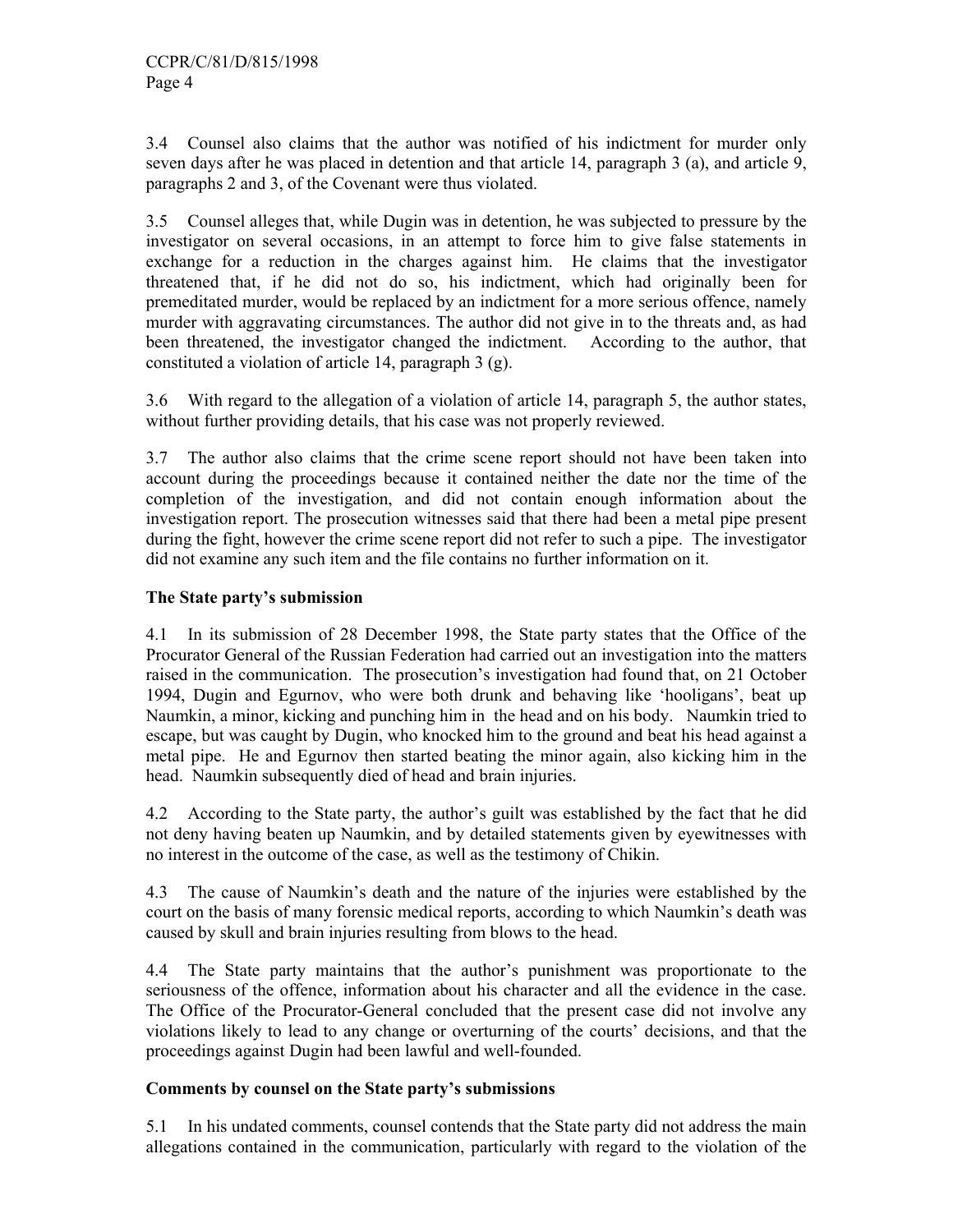right to request that witnesses able to provide information on behalf of the accused should be heard and summoned by the court. Secondly, the court heard the case in the absence of Chikin, who was both a victim and a witness in the case.

5.2 Counsel also refers to the fact that the court did not respect the principle that any doubt should be interpreted in favour of the accused. Nor had it responded to the author's claims that: the author had requested a forensic expert to be summoned to appear in court but that, without even meeting in chambers, the judges dismissed his request; and the author had had no opportunity to look at the records of the proceedings, (although he does not specify when, i.e. before the cassation appeal or during the initial proceedings.)

5.3 Finally, Counsel maintains that the author was not informed of the content of article 51 of the Constitution of the Russian Federation, which states that "no one shall be obliged to give evidence against himself, his spouse or his close relatives".

# **Admissibility decision**

6.1 During its seventy-second session, the Human Rights Committee examined the admissibility of the communication. It observed that the State party had not objected to the admissibility of the communication, and ascertained that the requirements of article 5, paragraph 2(b), of the Optional Protocol had been satisfied.

6.2 The Committee ascertained that the same matter was not already being examined under another procedure of international investigation or settlement. In this respect it had been established that, after the case had been submitted to the Committee in December 1997, an identical claim was submitted to the European Court of Human Rights in August 1999, however this claim was declared inadmissible *ratione temporis* on 6 April 2001. The Committee therefore concluded that it was not prevented from considering the communication under article 5, paragraph 2(a), of the Optional Protocol.

6.3 With regard to the author's allegation under article 9, paragraph 2, of the Covenant, the Committee concluded that the author had been aware of the grounds for his arrest. As to the allegation under article 9, paragraph 3, of the Covenant, the Committee noted that the author had failed to substantiate his claim, and, in accordance with article 2 of the Optional Protocol, declared this part of the communication inadmissible.

6.4 However, the Committee considered that the author's allegations of violations of article 14 of the Covenant could raise issues under this provision. Accordingly, on 12 July 2001, the Committee declared the communication admissible in so far as it appeared to raise issues under article 14 of the Covenant.

#### **The state party's observations on admissibility and merits**

7.1 By note dated 10 December 2001, the State party submitted its comments on the merits of the communication. It stated that on 11 March 1998, the Presidium of the Supreme Court had reviewed the proceedings against the author in both the Orlov Court (30 June 1995) and the Supreme Court (12 September 1995). It reduced the sentence imposed on the author from 12 to 11 years imprisonment, excluding from the consideration of aggravating circumstances the fact that the author had been intoxicated at the time of the offence. In all other respects the decisions were confirmed.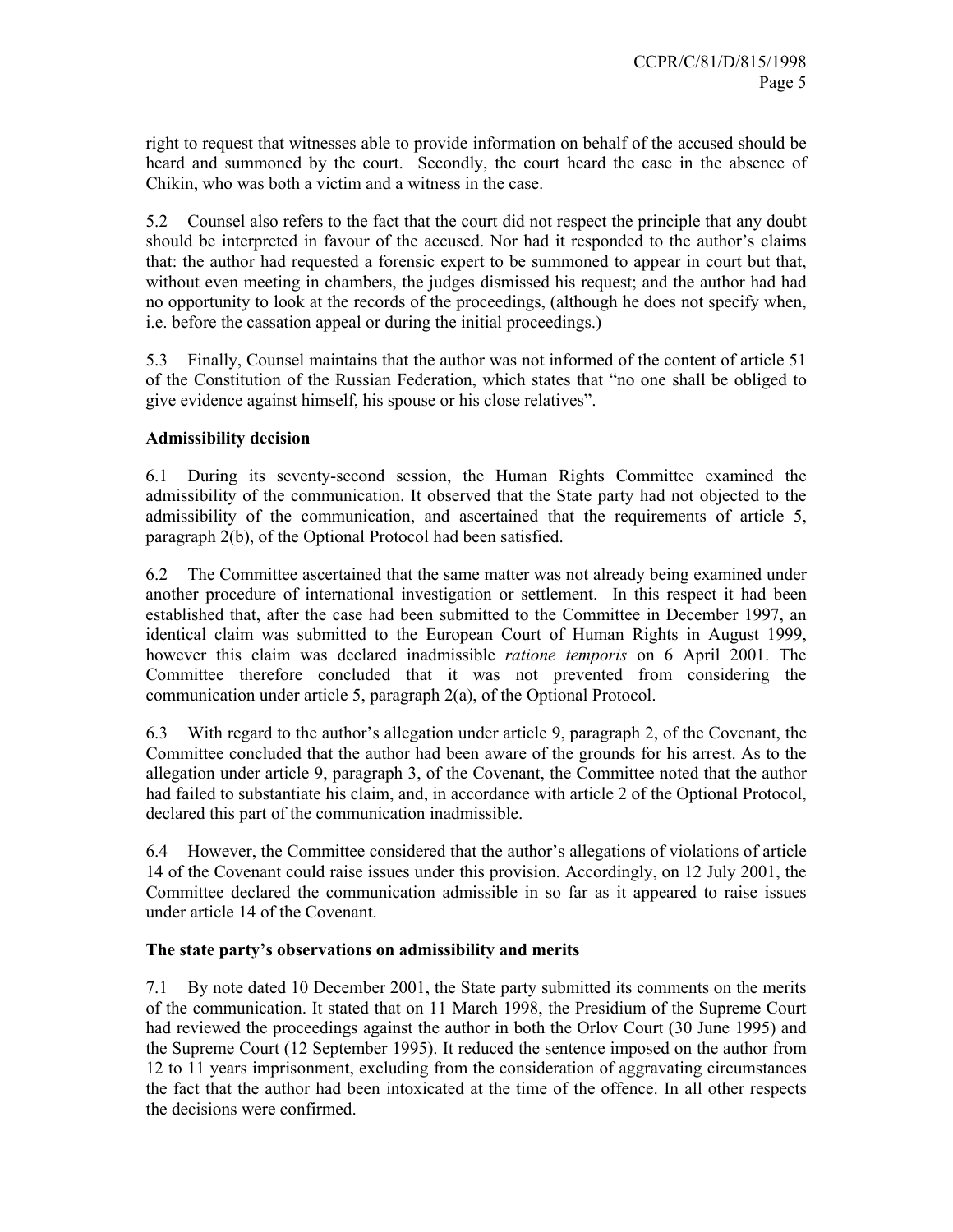7.2 In relation to the author's claim that he had no opportunity to cross examine Chikin, the State party noted that the witness had been summonsed to Court from 23 to 26 June 1995, but had not appeared. A warrant was issued to have him brought before the Court, but the authorities could not locate him. Under articles 286 and 287 of the Code of Criminal Procedure, the evidence of witnesses is admissible even in their absence, in circumstances where their appearance in Court is not possible. The Court decided to admit the written statement of Chikin into evidence, after hearing argument from the parties as to whether this should occur. According to the transcript of proceedings, no questions were asked by counsel after the statement was read into evidence. The State party notes that the author did not object to the trial starting in the absence of Chikin.

7.3 The State party denies that the evidence of the forensic expert was not objective, and states that, after the first forensic opinion was considered incomplete, four additional opinions from the same expert were obtained by the investigator. The conclusions of the expert were consistent with the testimony of other witnesses, namely that the author had punched and kicked the deceased, and hit him with a metal pipe. The Court refused the author's request to cross-examine the expert and to summon additional witnesses to support his opinion that the deceased had been involved in another fight shortly before his death. In this regard, Russian law did not require courts to summons expert witnesses. Further, the opinions of the expert had been examined and verified in the Republican Centre for Forensic Medical Examination.

7.4 As to the author's claims regarding his detention without charge for 7 days, the State party notes that the Code of Criminal Procedure allows a suspect to be detained without being charged for a period of up to 10 days in exceptional circumstances. In the author's case, criminal proceedings were initiated on 22 October 1994, the author was arrested the same day, and he was charged on 29 October 1994, within the 10 day limit imposed by law.

7.5 The State party refutes the author's claims that the investigator threatened to charge him with a more serious offence if he did not cooperate, and states that, in response to a question by the presiding judge during the proceedings, the author had confirmed that the investigators had not threatened him, but that he had given his statements 'without thinking.'

7.6 The State party rejects the author's claims that the crime scene report did not bear a date or refer to the metal pipe against which the deceased was said to have hit his head; on the contrary, the report states that it was compiled on 22 October 1994, and that there is a reference to the metal pipe, together with a photograph in which the pipe can actually be seen.

7.7 The State party contends that there is no basis to conclude that the proceedings against the author were biased or incomplete, and notes that the author made no such complaints to the Russian Courts or authorities. It states that the author was questioned in the presence of a lawyer of his choosing, and during the period of his arrest he stated that he did not require a lawyer. Finally, the State party notes that the reason why the author was not informed about his rights under article 51 of the Constitution, which provides that an accused is not required to testify against oneself, was because the Supreme Court only introduced such a requirement by judgment of 31 October 1995 – the author's trial was held in June 1995. In any event, the author was informed about his rights under article 46 of the Code of Criminal Procedure, which states that an accused has the right to testify, or not to testify, on the charges against him.

#### **Comments of the author on the State party's observations**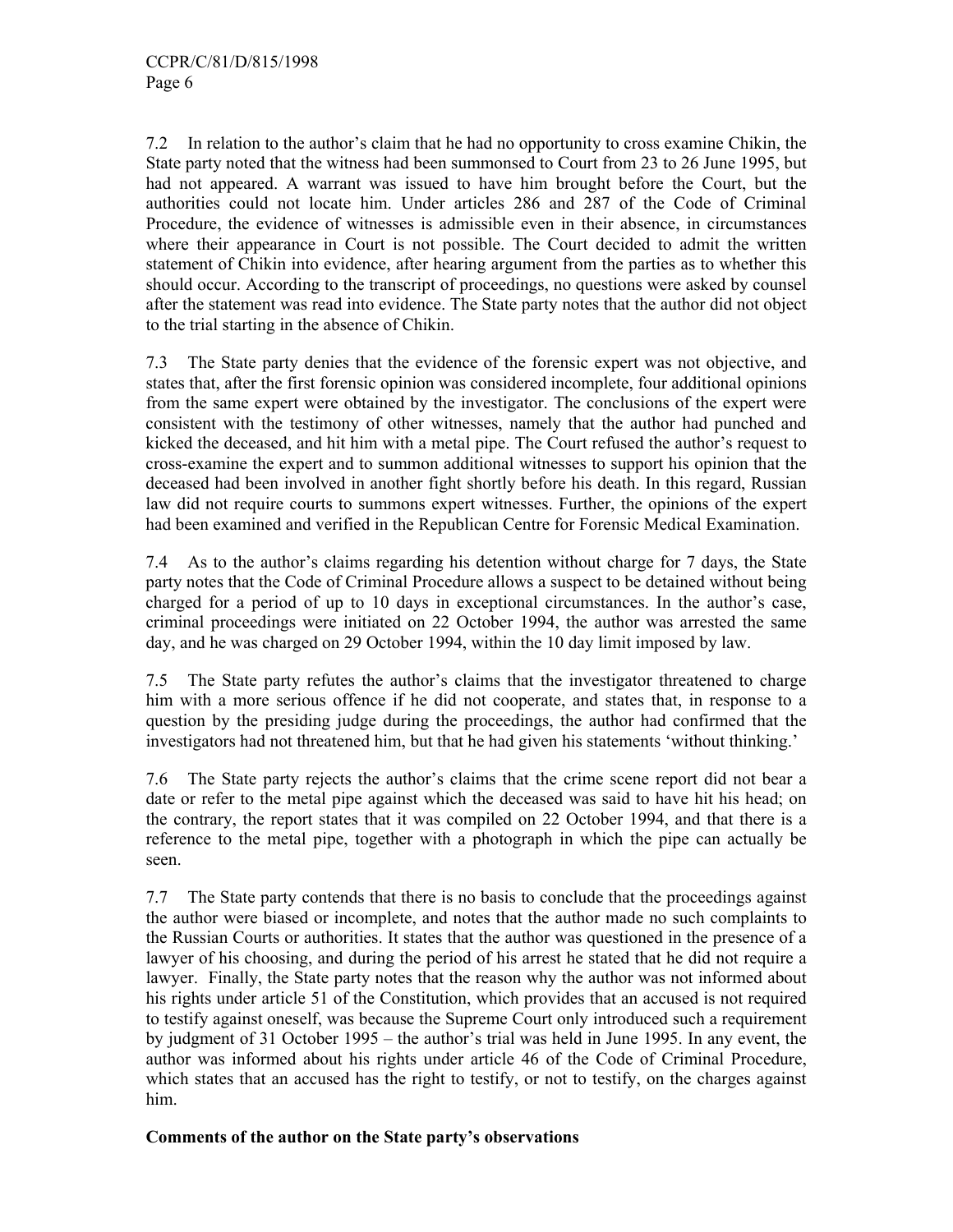8. In his comments on the State party's observations dated 5 February 2002, the author contends that the witness Chikin could have been located and brought to court for cross examination, with a minimum of 'goodwill' from the State party. He states that the court's refusal to grant his request to adduce further medical evidence violated his rights under article 14, paragraph 3(e), of the Covenant, and that the 7 day delay in his being charged was incompatible with article 14, paragraph 3(a), which requires that an accused is promptly informed of the charges against him. The author reiterates his claims about the alleged threat made by the investigator, and about the trial not being objective. He also notes article 51 of the Constitution had had direct legal force and effect since 12 December 1993.

## **Issues and proceedings before the Committee**

9.1 The Human Rights Committee has considered the present communication in the light of all the information made available to it by the parties, as required by article 5, paragraph 1, of the Optional Protocol. The Committee is mindful that, although it has already considered the admissibility of the communication, it must take into account any information subsequently received from the parties which may bear on the issue of the admissibility of the author's outstanding claims.

9.2 Firstly, the Committee notes that the author's submission of 5 February 2002, regarding the alleged violations of article 14, paragraph 3(a), is substantively identical to that advanced by the author under article 9, paragraph 2 (see paragraph 3.4 above), which was declared inadmissible. Further, the allegation, although invoking article 14, paragraph 3(a), does not relate to this provision factually. In the circumstances, the Committee considers that the author has failed sufficiently to substantiate this particular claim, for the purposes of admissibility. Accordingly, the author's claim under article 14, paragraph 3(a), of the Covenant is inadmissible under article 2 of the Optional Protocol.

9.3 The author claims that his rights under article 14 were violated because he did not have the opportunity to cross-examine Chikin on his evidence, summon the expert and call additional witnesses. While efforts to locate Chikin proved to be ineffective for reasons not explained by the State party, very considerable weight was given to his statement, although the author was unable to cross-examine this witness. Furthermore, the Orlov Court did not give any reasons as to why it refused the author's request to summon the expert and call additional witnesses. These factors, taken together, lead the Committee to the conclusion that the courts did not respect the requirement of equality between prosecution and defence in producing evidence and that this amounted to a denial of justice. Consequently, the Committee concludes that the author's rights under article 14 have been violated.

9.4 In light of the Committee's views above, it is not necessary to consider the author's claims regarding the objectivity of the evidence produced in court.

9.5 On the basis of the material before it, the Committee cannot resolve the factual question of whether the investigator in fact threatened the author with a view to extracting statements from him. In any event, according to the State party, the author did not complain about the alleged threats, and in fact told the Court that he had not been threatened. In the circumstances, the Committee considers that the author did not exhaust domestic remedies in relation to these allegations, and declares this claim inadmissible under article 5, paragraph 2(b), of the Optional Protocol.

9.6 As regards the author's claims that he was not advised of his rights under article 51 of the Constitution, the Committee notes the State party's submission that the author was